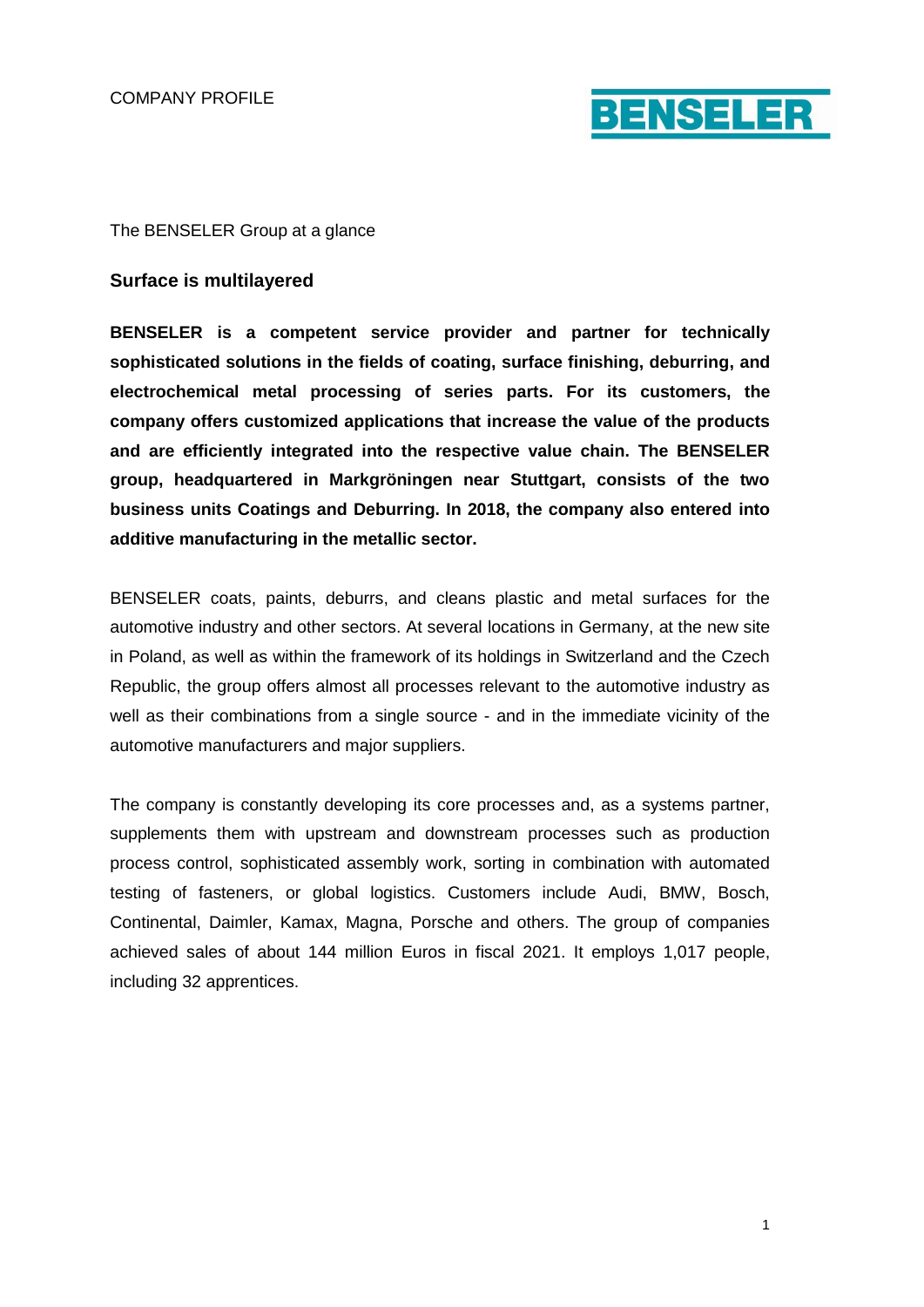

# **Portfolio**

In the two business units Coatings and Deburring, BENSELER offers not only organic coating processes but also, among other things, zinc flake coatings and thread locking as well as various deburring processes and industrial parts cleaning.

In the field of additive manufacturing, the portfolio of the group of companies includes the production of direct components as well as the entire component design.

## Coatings Business Unit

► Coating of metal parts with a thin coating of zinc and aluminum flakes for effective corrosion protection.

Methods used:

- GEOMET<sup>®</sup> (water-based thin-film corrosion protection system)
- DELTA MKS<sup>®</sup> (organic solvent-based thin film corrosion protection system)
- Other Zinc Flake Systems
- Thread locks

Comprehensive sorting and measuring technology is available for downstream processes.

► Coating of parts with sophisticated appearance as well as high demands on corrosion protection and functionality.

Methods used:

- Cathodic Dip Coating (KTL)
- Electrostatic Powder Coating (EPS)
- Wet Paint (NL)
- Physical Vapor Deposition (PVD, ePVD)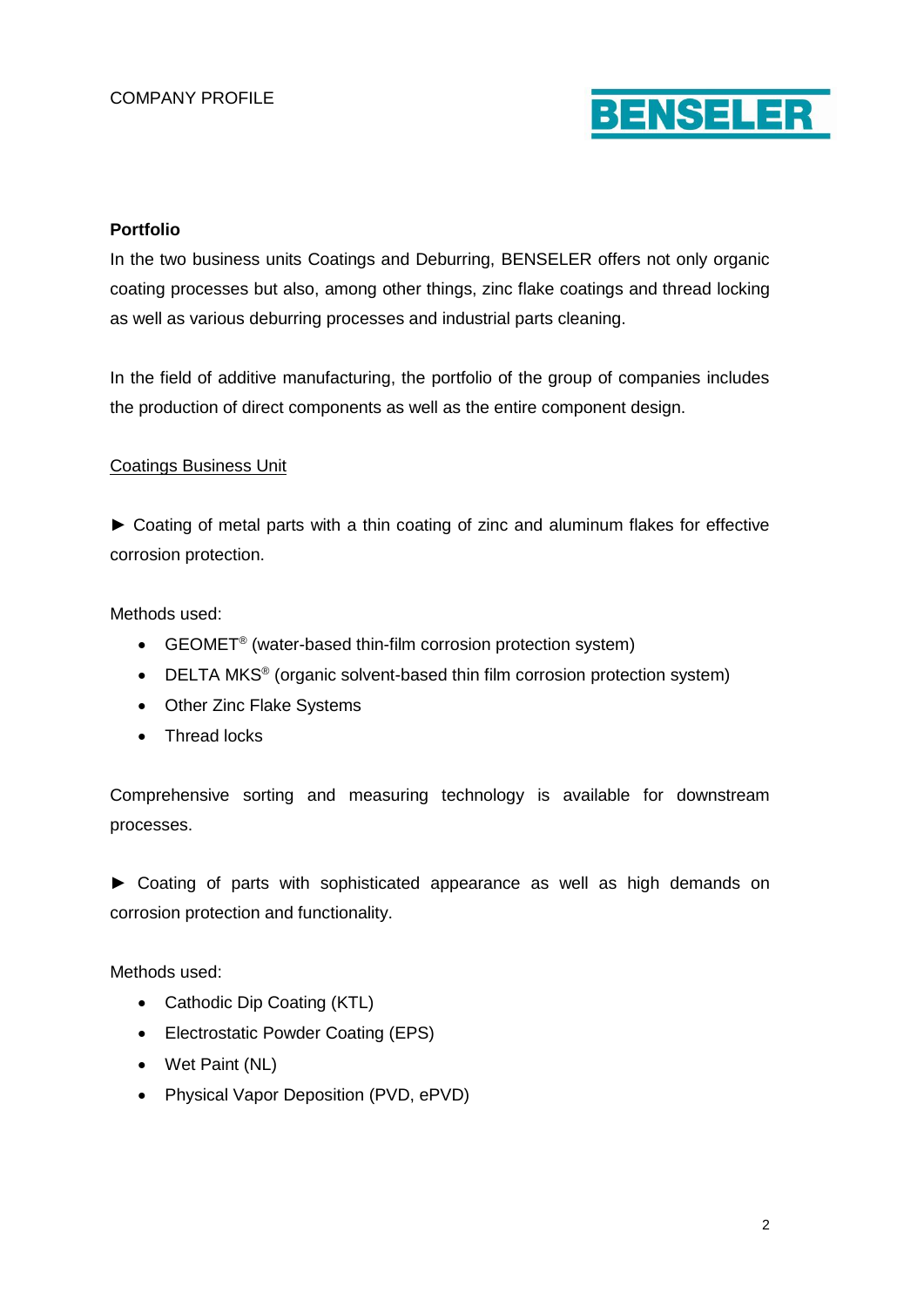

# Deburring Business Unit

► Treatment of external and especially internal burrs as well as ablative and activating surface finishing.

Methods used:

- Thermal Energy Machining (TEM)
- Electro Chemical Machining (ECM)
- Precise Electro Chemical Metal Machining (PECM)
- High-pressure Water Jet Deburring (HPD/HDW)
- Chemical Bath Deburring (CBE)
- Cryogenic Deburring (KRE)
- Purification Technical Cleanliness (RTS)

### Additive manufacturing

► Generation of prototypes as well as small and medium sequence even with complex geometries based on 3D data.

Method used:

• Selective Laser Melting (SLM)

The company also develops metallic powders for respective components on request and according to customer specifications.

## **Social commitment and sustainability**

In addition to technical expertise, sustainability and social commitment characterize the actions of the group of companies. At the Marbach am Neckar site, for example, BENSELER employs in their workshop people with disabilities of the Werkstatt für Behinderte, which is based in Bietigheim-Bissingen. At the Markgröningen and Kornwestheim sites, there is intensive cooperation with the Theo-Lorch-Werkstätten Ludwigsburg, which are – just like the Werkstatt of Behinderte – sheltered workshops. BENSELER has been fully integrating people with disabilities into the work process since September 2001. The company is certified according to the environmental management standard DIN EN ISO 14001 and the standard for energy management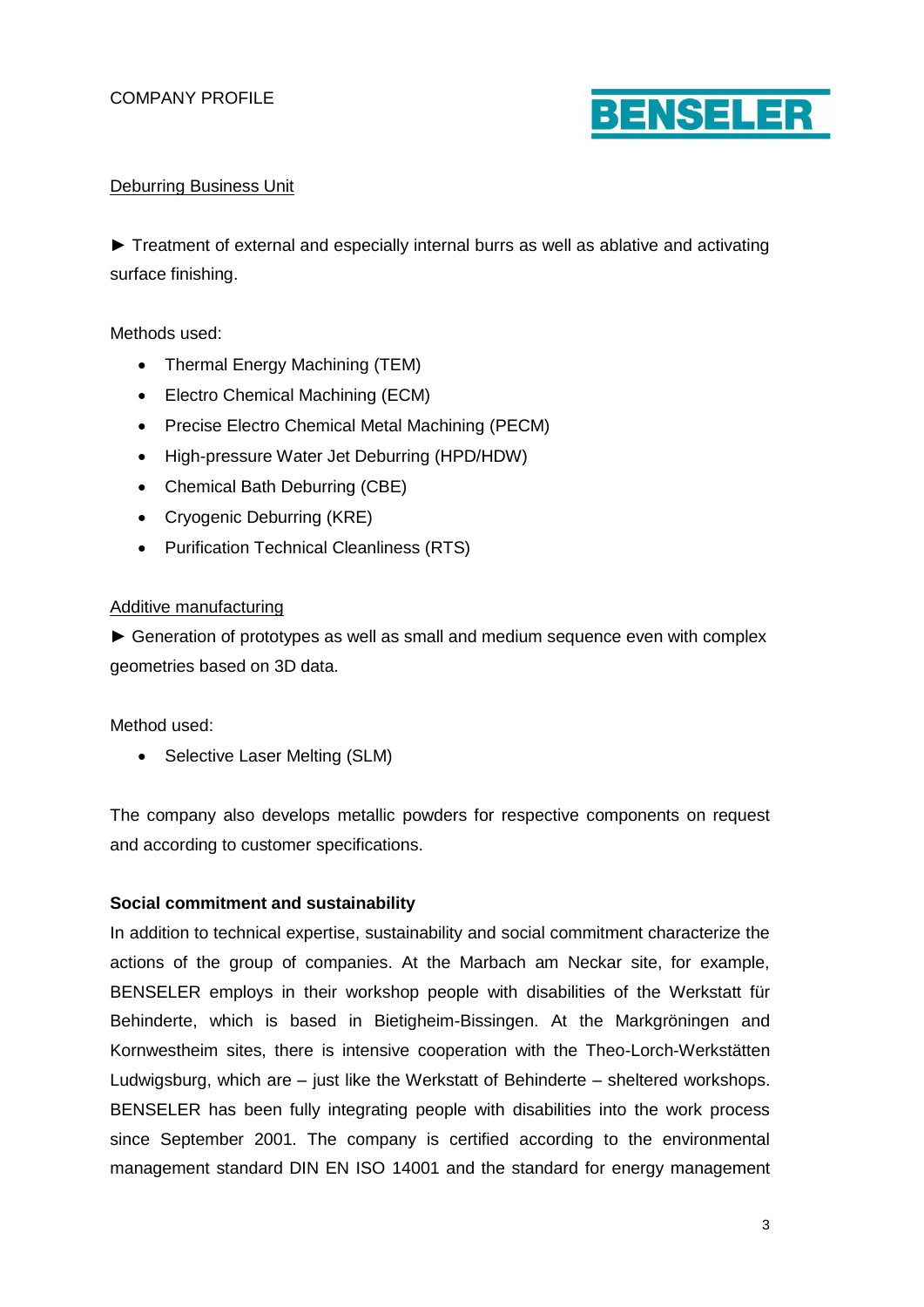COMPANY PROFILE



systems DIN EN ISO 50001. The Kornwestheim site also bears the ECOfit award of the state of Baden-Württemberg.

#### **Quality**

BENSELER meets the quality requirements of the automotive industry and other sectors. This is shown by certifications and successful audits, for example DIN EN ISO 9001. Group-wide certification according to IATF 16949 is planned by mid-2022. At the individual sites, laboratories and test centers ensure the consistently high quality of BENSELER's production. The focal points of these tests include corrosion tests, examinations of functional properties and optical properties, and coating thickness measurements. In order to continue to meet all quality requirements in the future, BENSELER - also in close cooperation with its customers - is constantly developing the applied test methods, procedures, and technologies.

#### **History**

In the six decades of its existence, BENSELER has become the market leader in various areas of surface, coating, and deburring technology.

The company was founded in Markgröningen in 1961 by Manfred Benseler as a metalworking company. BENSELER soon offered coating as a downstream process and increasingly specializes in sophisticated surface treatments with success. In 1983, Manfred Werner joined the company as managing partner and grew the company into a group of companies with locations throughout Germany. From 2003 onwards, he led the BENSELER group of companies together with his daughter, Birgit Werner-Walz, as managing partner. In 2008, Manfred Werner retired and the company's shares were transferred to the next generation.

In 2016, the management of BENSELER-Holding grew: together with managing partner, Birgit Werner-Walz, Dr. Mathias Mühleisen and Thomas Müller co-led the family business.

In order to continue to secure the advantages of a family-run company over generations, Werner Familienholding GmbH & Co. KG was founded. Since the end of 2019, it has acted as the parent company of the BENSELER group of companies and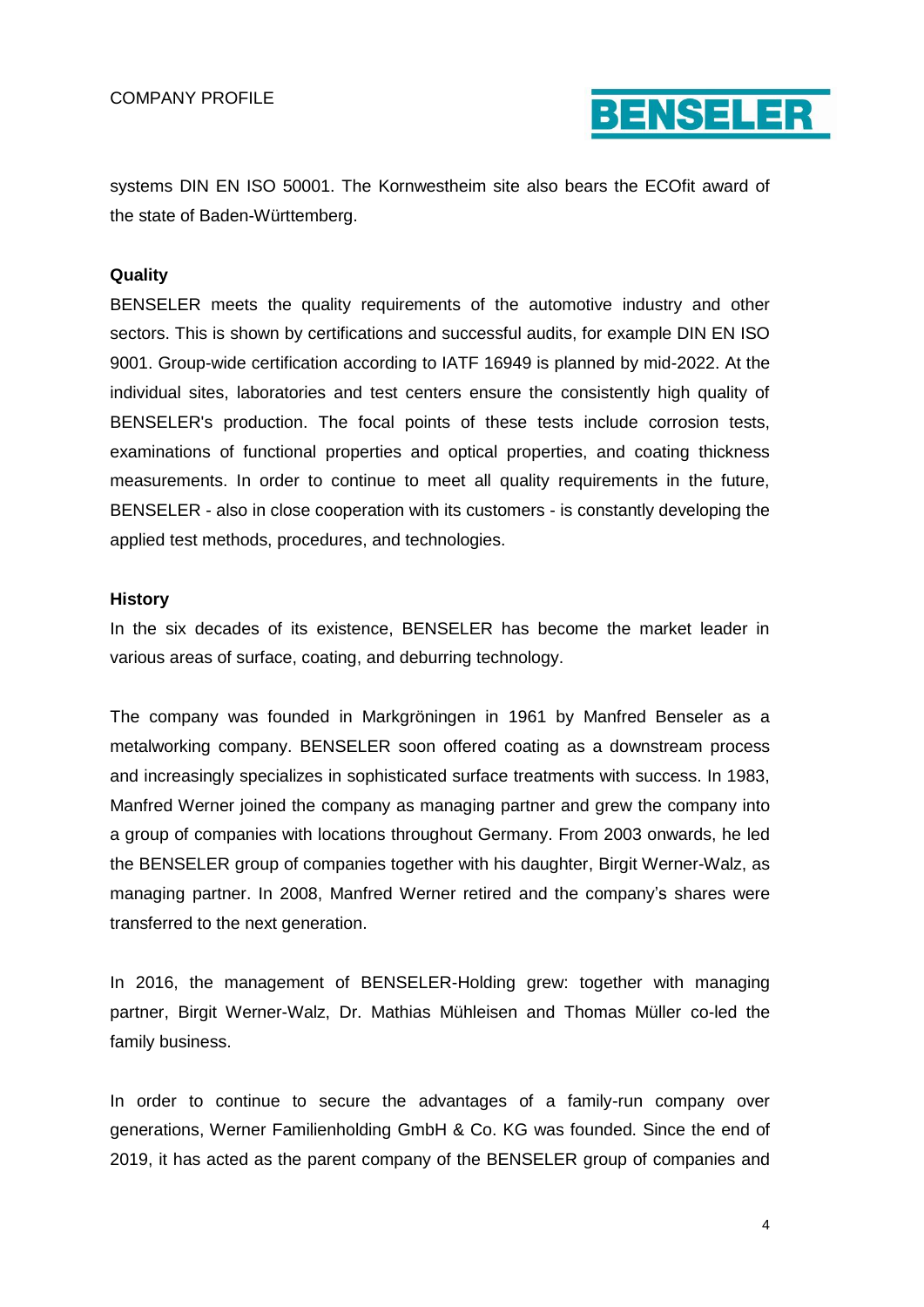

the real estate companies. At the beginning of 2020, partial shares were transferred to the third generation.

In 2019, the BENSELER group of companies expanded overseas with BENSELER Mexico S. de R.L. de C.V. in Mexico. The subsidiary is based in Querétaro and initially focused on marketing and sales for the BENSELER portfolio.

In 2020 and 2021, the BENSELER Group expanded its activities in Eastern Europe: At the close of 2020, BENSELER extended the capacities of its affiliate Prove Tech CZ s.r.o. in the Czech Republic by moving to significantly larger production facilities in the Říčany industrial park, where a third plant adds to the two existing thermal machining (TEM) plants. The deburring specialists there also offer electrochemical metal machining (ECM) as well as industrial parts cleaning.

In the fourth quarter of 2021, the newly founded subsidiary BENSELER Polska Sp.z o.o., based in Strzelce Opolskie, took up operations in Poland. The portfolio here includes thermal machining (TEM) and industrial parts cleaning for customers from the automotive and non-automotive sectors.

## **The subsidiaries of BENSELER Holding GmbH & Co. KG:**

- BENSELER Oberflächentechnik GmbH & Co. KG, Markgröningen
- BENSELER Oberflächentechnik NRW GmbH & Co. KG, Lüdenscheid
- BENSELER BETEO GmbH & Co. KG, Gummersbach
- BENSELER Beschichtungen GmbH & Co. KG, Kornwestheim
- BENSELER Beschichtungen Sachsen GmbH & Co. KG, Frankenberg/Sa.
- BENSELER Beschichtungen Bayern GmbH & Co. KG, Bogen
- BENSELER Entgratungen GmbH & Co. KG, Marbach am Neckar and subsidiary Hattingen
- BENSELER Sachsen GmbH & Co. KG, Frankenberg/Sa.
- BENSELER Mexiko S. de R.L. de C.V., MEX-Querétaro
- BENSELER Polska Sp. z o.o., PL-Strzelce Opolskie

#### **Investments of the BENSELER group**